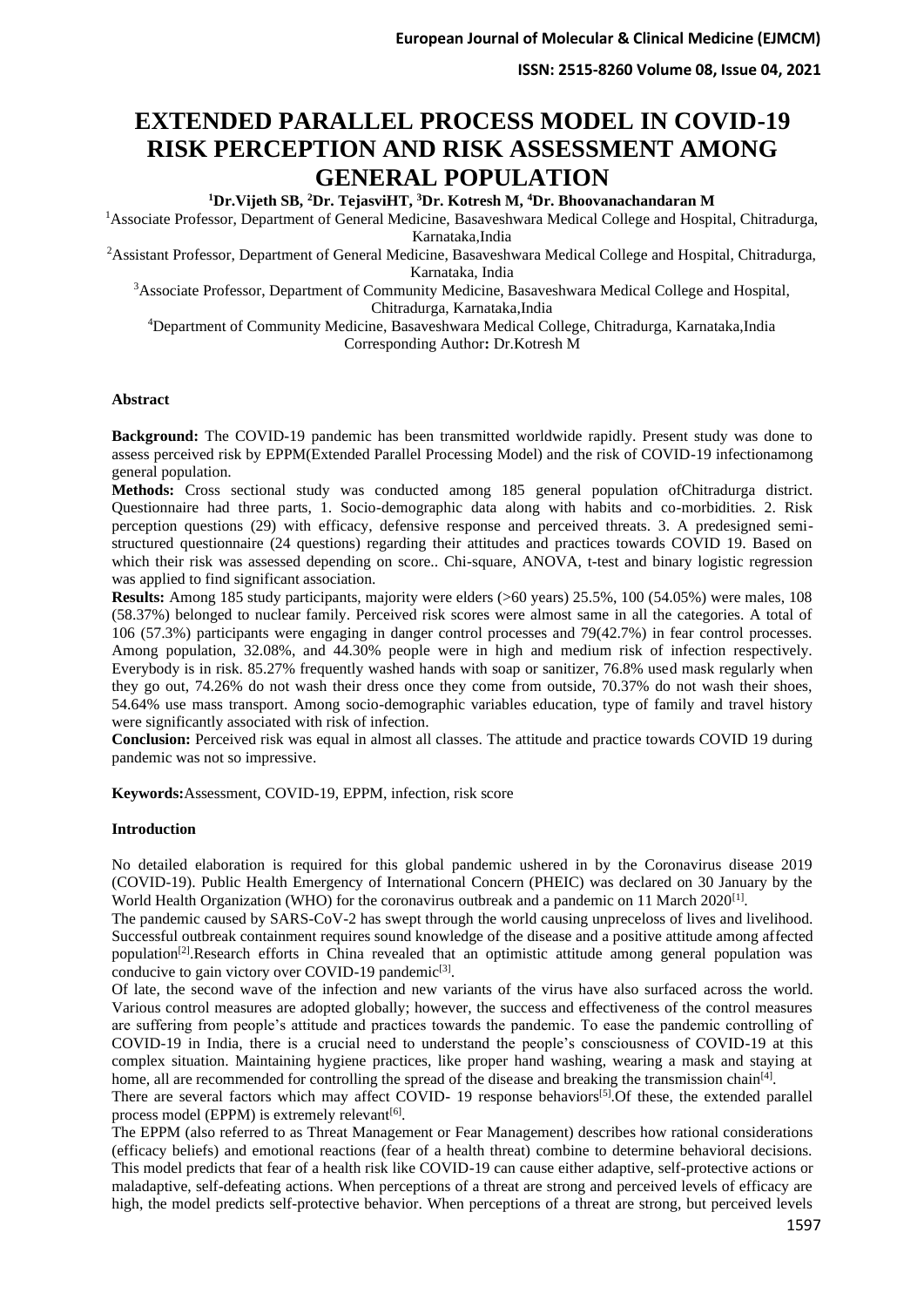### **ISSN: 2515-8260 Volume 08, Issue 04, 2021**

of efficacy are low, the model predicts maladaptive denial or rejection of protective behaviors. By asking questions just like the ones above, people in an intended audience are classified as having either high or low levels of perceived efficacy and either high or low levels of perceived threat<sup>[7]</sup>.

Thus, so as to influence people's behavior to follow the COVID-10 health recommendations it's important to know how people perceive the COVID-19 pandemic, how they are assessing these risks and the way such assessments might lead them to change their behaviors. This study aimed to know how people have perceived the COVID-19 outbreak using the components of the EPPM (efficacy, defensive responses and perceived treat) and the way these might contribute to possible behavioral responses to the prevention and control of the disease and also to assess the risk of COVID-19 infection among general population of Chitradurga.

#### **Methodology**

**Study design:**This was a community based-cross sectional study that was carriedout in Chitradurga, Karnataka. **Data collection and participants:** Data was collected using a predesigned semi-structured questionnaire. Participants were recruited by house to house survey in urban field practice area of Basaveshwara Medical College and Hospital, Chitradurga. There was no specific exclusion criterion for participating in this survey except age. Anyone who was aged more than18 years of age were eligible to participate. Those who were willing to participate in the study were asked to complete the questionnaire.

**Sample size estimation:** The sample was 97, considering  $\overline{Z}$  for 95% confidence interval is 1.96, P = 0.5 (assuming that 50% of people would either be engaged in danger control or fear control processes) and  $d = 0.1$ (precision  $= 10\%$ ).

As such we estimated at least 97 participants would be requiring for the study to have a power of 80% at 5% significant level. However, in practice 185 individuals participated in the study.

**The study questionnaire:**A predesigned semi-structured questionnaire was used to collect the data. This questionnaire was developed based on a literature review of the EPPM-based risk perception assessments of other infectious diseases.The Cronbach's alpha coefficients for the dimensions ranged from 0.7 to 0.8, which indicated acceptable internal consistency fothe questionnaire. The questionnaire was pilot tested with a sample of 20, based on which their risk was assessed depending on the risk score. The questionnaire had three parts.

First part had basic characteristics data such as age, gender, education, occupation, residence,monthly family income, history of smoking and alcohol consumption and presence of co-morbidities.

Second part had 29 risk perception questions, which were divided into three pre-defined dimensions<sup>[8]</sup>.

- 1. Efficacy (perceived self-efficacy and perceived response efficacy) with 13 items. The perceived selfefficacy included six items measuring participants' beliefs about their ability to perform the recommended responses to the COVID- 19. The response efficacy included seven items measuring participants' beliefs about the effectiveness of the recommended preventive responses to the COVID-19.
- 2. Defensive response (denial, reactance and avoidance): This dimension included eight items measuring people's beliefs about their perception of the risk of COVID-19.
- 3. Perceived threats (susceptibility and severity). This dimension included eight items measuringbeliefs about the magnitude of the COVID-19 and about their risk of experiencing the disease.

Each item was rated on a 5-point Likert scale (1: strongly disagree, 2: disagree, 3: neutral, 4: agree, 5: strongly agree) giving an overall obtained score ranging from 29 to 145. The rating for items belonging to defensive response was re-coded so that the direction of scoring is same as the other two dimensions.

Third part had 24 questions related to attitude and practices of respondents towards COVID-19 and risk assessment. Of these, 22 had options to answer as yes or no. Thirteen questions among these were selected to assess risk of infection. The scores were calculated individually and cumulative scores were obtained for all. Based on the acquired scores out of total score thirty nine, the risk of infection was assessed<sup>[1]</sup>.

### **Scoring**

Part two of the questionnaire was scored as follows:

- 1. Risk perception: Using the following simple linear transformation [Obtained score-the lowest possible score/the highest possible score-the lowest possible score]  $\times$  100, the obtained scores were converted into a score of 0 to 100 where lower scores indicated lower risk perception and the higher scores indicated higher risk perception.
- 2. Danger control and fear control: We subtracted the perceived threat score from the perceived efficacy score (self-plus response-efficacy divided by two), resulting in a discriminating value. The discriminating value could be either positive or negative. A positive value meant that a person was engaging in danger control processes because their perceived efficacy was stronger than their threat perceptions. In other words, a person was likely to engage in some level of protective behaviors with regard to the specific health threat. A negative value meant that a person was engaging in fear control processes because their threat perceptions were stronger than their perceptions of efficacy. In these cases, a person was likely to engage in fear control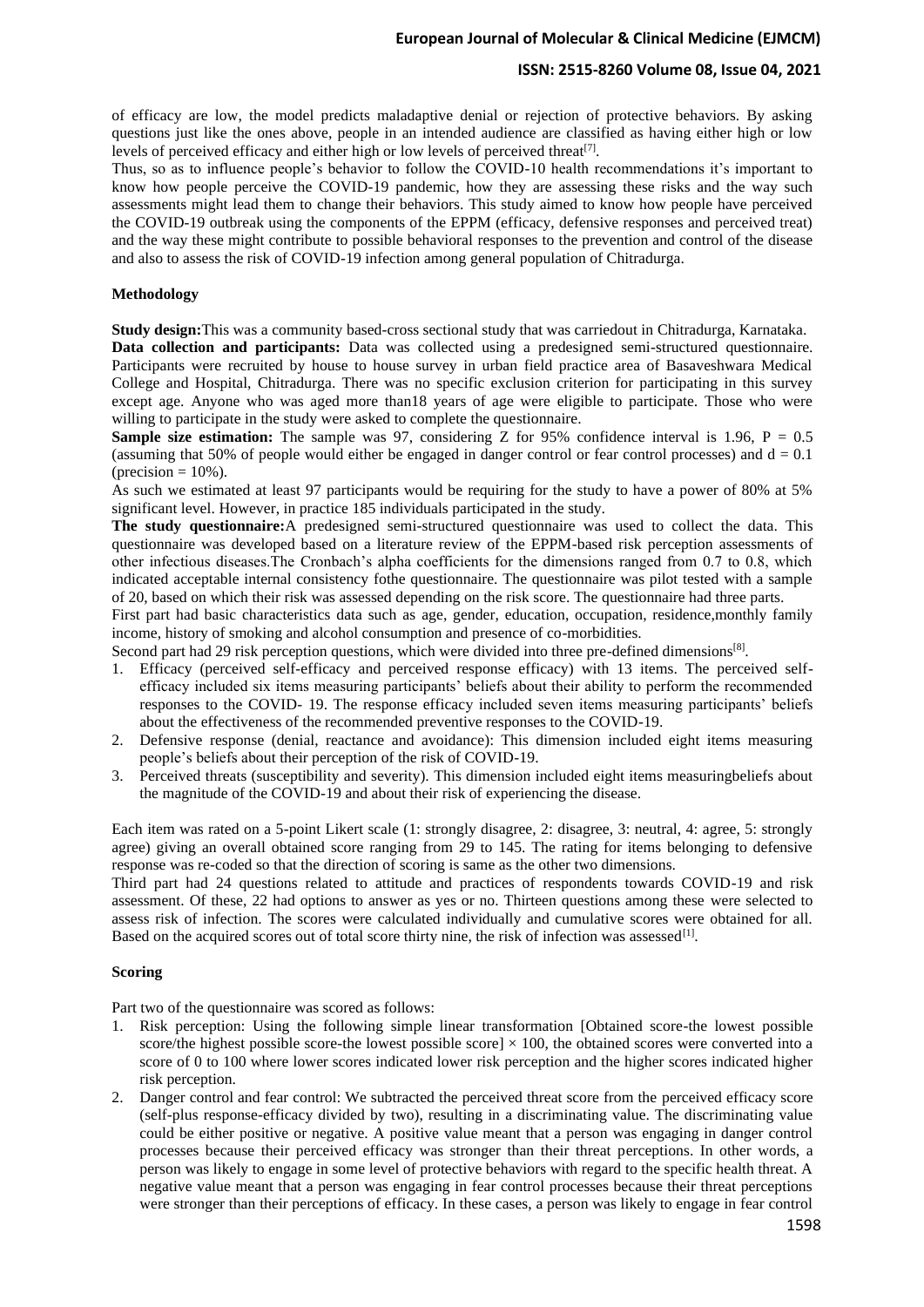### **ISSN: 2515-8260 Volume 08, Issue 04, 2021**

processes and was probably not protecting himself or herself against the specific health threat.

Part three of the questionnaire was scored as follows: Risk category according to acquired risk score

| <b>Acquired Score</b> | <b>Risk Category</b>           |
|-----------------------|--------------------------------|
| 20 or more            | Extreme High Risk of Infection |
| 15 to less than 20    | High Risk of Infection         |
| $10$ to less than 15  | Medium Risk of Infection       |
| 5 to less than 10     | Low Risk of Infection          |
| Less than 5           | No Risk of Infection           |

**Statistical analysis:** Statistical analyses were performed using the Statistical Package for Social Science, Version 20, for Windows (SPSS Inc., Chicago, IL, USA). The normality of the data was analyzed using a Kolmogorov-Smirnov test and the normal distribution of data was confirmed. The characteristics of the participants were summarized as numbers, percentages, or means with standard deviations, where appropriate. Analysis of variance (ANOVA), t-tests, and chi-square were used to compare the study sub-groups. Binary logistic regression was applied to find the significant association between the demographic variables and the risk. In all tests, a value of p < 0.05 was considered statistically significant.

#### **Results**

**Demographic characteristics:**Table 1 shows the basic characteristics of the study subjects (100 males, and 8females). The mean age of the respondents was  $37.0$  (SD = 11.1) years. Majority were more than 40 years. Most of them belonged to socio-economic class IV i.e. 62 (33.5%). 22.2% and 18.9% had a habit of smoking and alcohol respectively. When their BMI was calculated 111(60%) were overweight, and 41(21%) were obese. **Table 1:** Characteristics of study Participants [n=185]

| <b>Variable</b>       |                                                                                                                                                                                                                                                                                      | Frequency (%) |
|-----------------------|--------------------------------------------------------------------------------------------------------------------------------------------------------------------------------------------------------------------------------------------------------------------------------------|---------------|
|                       | $<$ 20 years                                                                                                                                                                                                                                                                         | 21 (11.4%)    |
|                       | $20-30$ years                                                                                                                                                                                                                                                                        | 23 (12.4%)    |
|                       | $30-40$ years                                                                                                                                                                                                                                                                        | 29 (15.7%)    |
| Age                   | $40-50$ years                                                                                                                                                                                                                                                                        | 43 (23.2%)    |
|                       | $50-60$ years                                                                                                                                                                                                                                                                        | 22 (11.9%)    |
|                       | $>60$ years                                                                                                                                                                                                                                                                          | 47 (25.4%)    |
|                       | Male                                                                                                                                                                                                                                                                                 | 100(54%)      |
| Gender                | Female<br>Profession<br>Graduate/PG<br>Post-high school/diploma<br>High school<br>Middle school<br>Primary school<br>Illiterate<br>Profession<br>Semi-profession<br>Clerical/shop owner/farmer<br>Skilled worker<br>Semi-skilled worker<br>Unskilled worker<br>Unemployed<br>Class I | 85 (46%)      |
|                       |                                                                                                                                                                                                                                                                                      | 3(1.6%)       |
|                       |                                                                                                                                                                                                                                                                                      | 17 (9.2%)     |
|                       |                                                                                                                                                                                                                                                                                      | 30 (16.2%)    |
| Education             |                                                                                                                                                                                                                                                                                      | 47 (25.4%)    |
|                       |                                                                                                                                                                                                                                                                                      | 34 (18.4%)    |
|                       |                                                                                                                                                                                                                                                                                      | 30 (16.2%)    |
|                       |                                                                                                                                                                                                                                                                                      | 24 (13%)      |
|                       |                                                                                                                                                                                                                                                                                      | $9(4.9\%)$    |
|                       |                                                                                                                                                                                                                                                                                      | $9(4.9\%)$    |
|                       |                                                                                                                                                                                                                                                                                      | 37 (20%)      |
| Occupation            |                                                                                                                                                                                                                                                                                      | $11(5.9\%)$   |
|                       |                                                                                                                                                                                                                                                                                      | 45 (24.3%)    |
|                       |                                                                                                                                                                                                                                                                                      | 23 (12.4%)    |
|                       |                                                                                                                                                                                                                                                                                      | 51 (27.6%)    |
|                       |                                                                                                                                                                                                                                                                                      | 13 (7%)       |
|                       | Class II                                                                                                                                                                                                                                                                             | 31 (16.8%)    |
| Socio-economic status | Class III                                                                                                                                                                                                                                                                            | 48 (26%)      |
|                       | Class IV                                                                                                                                                                                                                                                                             | 62 (33.5%)    |
|                       | Class V                                                                                                                                                                                                                                                                              | 31 (16.7%)    |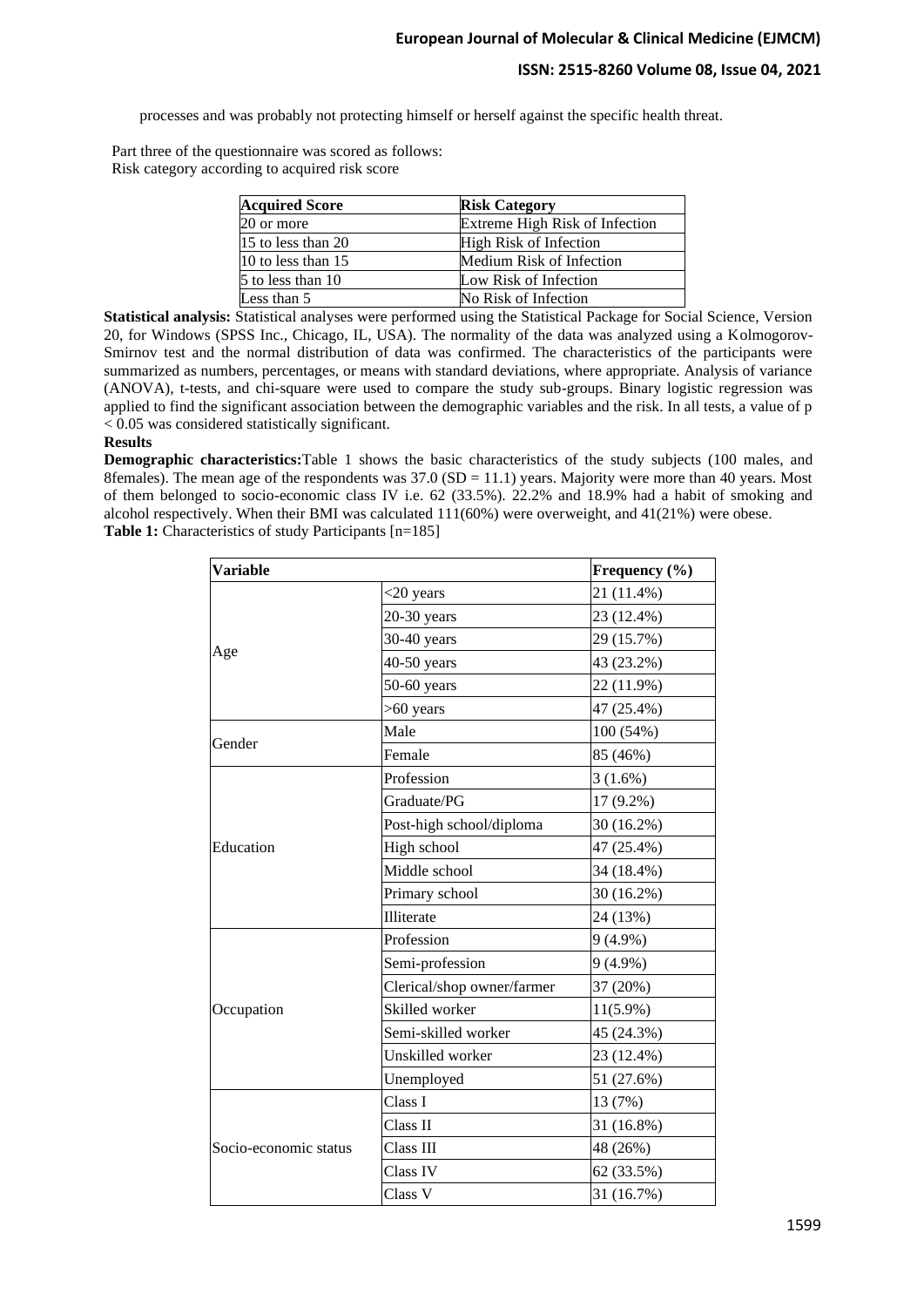### **ISSN: 2515-8260 Volume 08, Issue 04, 2021**

| <b>History of Smoking</b> | Y es | $41(22.2\%)$ |
|---------------------------|------|--------------|
|                           | No   | 144 (77.8%)  |

|                                       | Yes               | 35 (18.9%)  |  |
|---------------------------------------|-------------------|-------------|--|
| History of consumption of alcohol     | N <sub>0</sub>    | 150 (81.1%) |  |
|                                       | Underweight       | $3(1.6\%)$  |  |
|                                       | Normal            | 30 (16.2%)  |  |
|                                       | Overweight        | 111 (60%)   |  |
| <b>BMI</b>                            | Obesity I         | 29 (15.7%)  |  |
|                                       | Obesity II        | 11(6%)      |  |
|                                       | Obesity III       | $1(0.5\%)$  |  |
|                                       | Absent            | 77 (41.6%)  |  |
|                                       | Hypertension      | 65 (35.1%)  |  |
|                                       | Diabetes Mellitus | 31 (16.8%)  |  |
|                                       | Asthma            | $17(9.2\%)$ |  |
| Co-morbidities*<br>(Multiple answers) | <b>CHD</b>        | $2(1.1\%)$  |  |
|                                       | Cancer            | $6(3.2\%)$  |  |
|                                       | Tuberculosis      | $7(3.8\%)$  |  |
|                                       | Others            | $2(1.1\%)$  |  |
|                                       | N <sub>0</sub>    | 164         |  |

**Perceived risk of the coronavirus disease:** The perceived risk for all participants based on EPPM by basic characteristics is shown in Table 2. The results by age revealed that there was not much change in different age groups regarding perceived self-efficacy, response efficacy, denial, reactance, avoidance, threat susceptibility and threat severity. Women had higher but not significant scores than men for self-efficacy, defensive response, threat susceptibility and severity. Men had higher response efficacy scores for the COVID-19 than women. The average scores across all dimensions showed no significant change across all education and occupational levels. Perceived risk scores were not so different among different BMI cases.

|  |  | Table 2: Risk perception based on the EPPM by basic characteristics of study sample |  |
|--|--|-------------------------------------------------------------------------------------|--|
|  |  |                                                                                     |  |

| <b>Variables</b> |               | <b>Efficacy</b>                                           |                             |       | <b>Defensive response</b> |                  | <b>Threats</b>        |                 |
|------------------|---------------|-----------------------------------------------------------|-----------------------------|-------|---------------------------|------------------|-----------------------|-----------------|
|                  |               | Self-<br>efficacy                                         | <b>Response</b><br>efficacy |       | <b>Denial Reactance</b>   | <b>Avoidance</b> | <b>Susceptibility</b> | <b>Severity</b> |
|                  |               | 65.5                                                      | 81.9                        | 25.05 | 22.3                      | 27               | 66.3                  | 76.1            |
|                  | $<$ 20 years  | (1.7)                                                     | (2.15)                      | (3.1) | (2.2)                     | (2.5)            | (2.9)                 | (0.85)          |
|                  | $20-30$ years | 66                                                        | 81.8                        | 24.13 | 21.5                      | 27               | 64.3                  | 75.9            |
|                  |               | (2.1)                                                     | (1.9)                       | (2.5) | (2.3)                     | (2.5)            | (3.03)                | (0.77)          |
|                  | 30-40 years   |                                                           |                             | 24.5  | 21.4                      | 27.0             | 64.8                  | 75.9            |
|                  |               | 66.7 (1.93) $\begin{bmatrix} 82.1 \\ (2.1) \end{bmatrix}$ |                             | (2.7) | (2.6)                     | (2.2)            | (2.8)                 | (0.77)          |
| Age              |               | 66.05                                                     | 81.8                        | 25.4  | 21.6                      | 27.6             | 65.5                  | 76.2            |
|                  | 40-50 years   | (1.85)                                                    | (2.02)                      | (2.5) | (2.3)                     | (2.5)            | (2.5)                 | (0.72)          |
|                  | 50-60 years   | 66.2                                                      | 82.7                        | 25.3  | 21.8                      | 26.8             | 64.5                  | 75.7            |
|                  |               | (1.8)                                                     | (2.1)                       | (2.7) | (2.4)                     | (2.2)            | (2.5)                 | (0.7)           |
|                  |               |                                                           | 82.04                       | 24.7  | 20.9                      | 27.7             | 64.3                  | 75.7            |
|                  | $>60$ years   | 65.7 (2.02) $\binom{0.02}{1.8}$                           |                             | (2.4) | (2.6)                     | (2.5)            | (3.2)                 | (0.8)           |
|                  | p value       | 0.405                                                     | 0.702                       | 0.933 | 0.519                     | 0.924            | 0.342                 | 0.497           |
|                  |               |                                                           |                             | 24.7  | 21.3                      | 27.3             | 64.7                  | 75.9            |
|                  | Male          | 65.9 (2.04) $\begin{bmatrix} 82.2 \\ (1.9) \end{bmatrix}$ |                             | (2.5) | (2.3)                     | (2.4)            | (2.8)                 | (0.8)           |
| Gender           |               | 66.1                                                      | 81.8                        | 25.2  | 21.7                      | 27.3             | 65.1                  | 76              |
|                  | Female        | (1.8)                                                     | (1.9)                       | (2.7) | (2.5)                     | (2.4)            | (3)                   | (0.7)           |
|                  | p value       | 0.318                                                     | 0.302                       | 0.348 | 0.338                     | 0.334            | 0.447                 | 0.125           |
|                  |               | 66.3                                                      | 79.3                        | 25.7  | 19.3                      | 25.3             | 65                    | 76              |
| Education        | Profession    | (2.5)                                                     | (0.6)                       | (0.6) | (2.3)                     | (1.5)            | (2.6)                 | (0)             |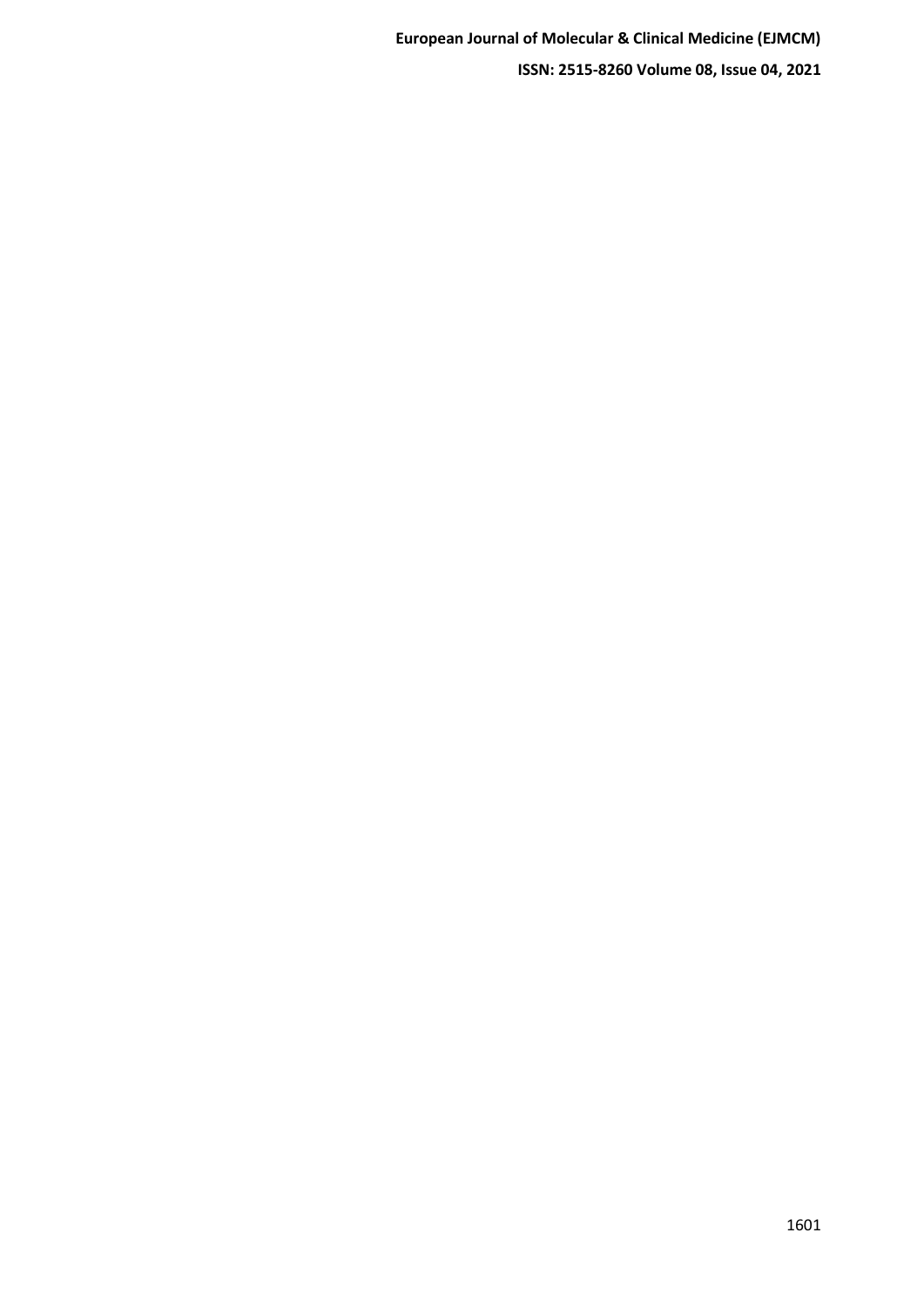|            |                                        | 65.9                                                       | $\overline{82.1}$ | 24.7                | 20.6               | 27.3   | 64.9  | 75.8   |
|------------|----------------------------------------|------------------------------------------------------------|-------------------|---------------------|--------------------|--------|-------|--------|
|            | Graduate/PG                            | (1.9)                                                      | (1.9)             | (2.9)               | (2.2)              | (2.4)  | (2.1) | (0.8)  |
|            | Post-high                              | 66                                                         | 82.6              | 24.9                | 22.1               | 26.5   | 65    | 75.9   |
|            | school/diploma                         | (1.9)                                                      | (1.9)             | (2.7)               | (2.5)              | (2.03) | (3)   | (0.8)  |
|            |                                        |                                                            | 81.6              | 25                  | 21.4               | 27.4   | 65.1  | 76     |
|            | High school                            | 66.02 (1.9) $\begin{bmatrix} 1.9 \\ (1.9) \end{bmatrix}$   |                   | (2.8)               | (2.5)              | (2.5)  | (3.2) | (0.8)  |
|            | Middle school                          | 66.2                                                       | 82.2              | $\overline{25}$     | $\overline{21.6}$  | 27.9   | 64.6  | 75.8   |
|            |                                        | (1.9)                                                      | (1.9)             | (2.3)               | (2.2)              | (2.5)  | (2.8) | (0.8)  |
|            | Primary school                         | 65.9                                                       | 82.2              | 24.5                | 21.3               | 27.4   | 65.2  | 75.8   |
|            |                                        | (1.9)                                                      | (2.1)             | (2.7)               | (2.5)              | (2.4)  | (2.8) | (0.75) |
|            | Illiterate                             | 65.9                                                       | 81.8              | 25                  | 21.8               | 27.5   | 64.3  | 76.2   |
|            |                                        | (2.1)                                                      | (1.8)             | (2.7)               | (2.5)              | (2.5)  | (3.2) | (0.9)  |
|            | p value                                | 0.465                                                      | 0.079             | 0.376               | 0.908              | 0.427  | 0.650 | 0.655  |
|            | Profession                             | 66.56                                                      | 81.44             | 24.89               | 20.78              | 27.11  | 65.44 | 76.22  |
|            |                                        | (2.1)                                                      | (2.2)             | (1.4)               | (2.5)              | (2.5)  | (2.3) | (0.4)  |
|            | Semi-profession                        | 66.56                                                      | 82.44             | 26.00               | 20.89              | 26.67  | 64.00 | 76.00  |
|            |                                        | (2.4)                                                      | 9(1.8)            | (2.7)               | (2.8)              | (2.3)  | (2.6) | (1.0)  |
|            | Clerical/shop                          | 66.11                                                      | 82.05             | 24.73               | 21.30              | 26.59  | 65.14 | 75.89  |
|            | owner/farmer                           | (1.6)                                                      | (2.1)             | (2.6)               | (2.5)              | (2.1)  | (2.9) | (0.7)  |
| Occupation | Skilled worker                         | 65.91                                                      | 82.91             | 24.82               | 22.27              | 27.18  | 65.64 | 75.91  |
|            |                                        | (1.7)                                                      | (1.9)             | (2.6)               | (2.8)              | (2.5)  | (2.8) | (0.7)  |
|            | Semi-skilled                           | 65.76(1.9)                                                 | 82.00             | 24.71               | 21.11              | 27.80  | 64.58 | 75.96  |
|            | worker<br>Unskilled worker 66.61 (2.2) |                                                            | (1.9)             | (2.5)               | (2.1)              | (2.3)  | (2.9) | (0.8)  |
|            |                                        |                                                            | 81.70             | 24.87               | 22.09              | 27.57  | 64.48 | 75.78  |
|            |                                        |                                                            | (2.1)             | (2.8)               | (2.4)              | (2.8)  | (2.7) | (0.8)  |
|            | Unemployed                             | 65.75(1.8)                                                 | 81.98             | 24.98               | 21.78              | 27.41  | 65.06 | 75.98  |
|            |                                        |                                                            | (1.9)             | (2.7)               | (2.4)              | (2.4)  | (3.1) | (0.8)  |
|            | p value                                | 0.258                                                      | 0.484             | 0.509               | 0.799              | 0.234  | 0.906 | 0.355  |
|            | Class I                                | $66.15(2.1)$ $(2.2)$                                       | 82.54             | 25.38               | $\overline{22.15}$ | 27.77  | 65.31 | 76.23  |
|            |                                        |                                                            |                   | (1.9)               | (2.2)              | (2.3)  | (3.2) | (0.6)  |
|            | Class II                               | 66.03(1.8)                                                 | 81.39             | 25.52               | 21.58              | 27.74  | 64.94 | 75.94  |
| Socio-     |                                        |                                                            | (2.0)             | (2.4)               | (2.5)              | (2.2)  | (2.6) | (0.8)  |
| economic   | Class III                              | 66.02(1.8)                                                 | 82.29             | $\overline{2}$ 5.17 | 20.98              | 27.44  | 65.04 | 75.85  |
| status     |                                        |                                                            | (1.8)             | (2.7)               | (2.3)              | (2.2)  | (2.8) | (0.8)  |
|            | Class IV                               | 66.06 (1.9)                                                | 81.79             | 24.26               | 21.94              | 26.71  | 64.73 | 76.02  |
|            |                                        |                                                            | (1.9)             | (2.6)               | (2.5)              | (2.5)  | (3.2) | (0.8)  |
|            | Class V                                | 65.84                                                      | 82.45             | 24.87               | 21.06              | 27.61  | 64.74 | 75.81  |
|            |                                        | (2.2)                                                      | (2.2)             | (2.7)               | (2.4)              | (2.4)  | (2.8) | (0.8)  |
|            | p value                                | 0.116                                                      | 0.507             | 0.849               | 0.873              | 0.142  | 0.706 | 0.537  |
|            | Underweight                            | 66.33 (1.5) $\begin{bmatrix} 82.67 \\ (2.5) \end{bmatrix}$ |                   | 25                  | 20.67              | 28.33  | 66.33 | 75.67  |
|            |                                        |                                                            |                   | (3.6)               | (2.8)              | (1.5)  | (1.2) | (0.6)  |
|            | Normal                                 | 65.97 $(1.8)$ $\begin{cases} 82.2 \\ (2.1) \end{cases}$    |                   | 24.6                | 2167               | 27.2   | 65.8  | 76.03  |
|            |                                        |                                                            |                   | (2.6)               | (2.7)              | (2.3)  | (2.9) | (0.8)  |
|            | Overweight                             | $(65.99 (1.8) \times 1.75)$                                |                   | 24.93               | 21.59              | 27.30  | 64.77 | 75.88  |
| <b>BMI</b> |                                        |                                                            | (1.9)             | (2.6)               | (2.3)              | (2.4)  | (2.8) | (0.8)  |
|            | Obesity I                              | 66.17(2.1)                                                 | 82.79             | 25.17               | 21.21              | 27.41  | 64.69 | 76.14  |
|            |                                        |                                                            | (1.9)             | (2.6)               | (2.4)              | (2.5)  | (3.1) | (0.8)  |
|            | Obesity II                             | 66                                                         | 81.91             | 24.27               | 21.09              | 27.18  | 63.73 | 75.73  |
|            |                                        | (2.4)                                                      | (2.1)             | (2.4)               | (2.8)              | (2.6)  | (2.7) | (0.8)  |
|            | Obesity III                            | 65                                                         | 83                | 27                  | 21                 | 25     | 64    | 77     |
|            |                                        | (1.8)                                                      | (1.9)             | (1.6)               | (2.4)              | (2.3)  | (2.6) | (0.7)  |
|            | p value                                | 0.353                                                      | 0.156             | 0.165               | 0.495              | 0.807  | 0.916 | 0.523  |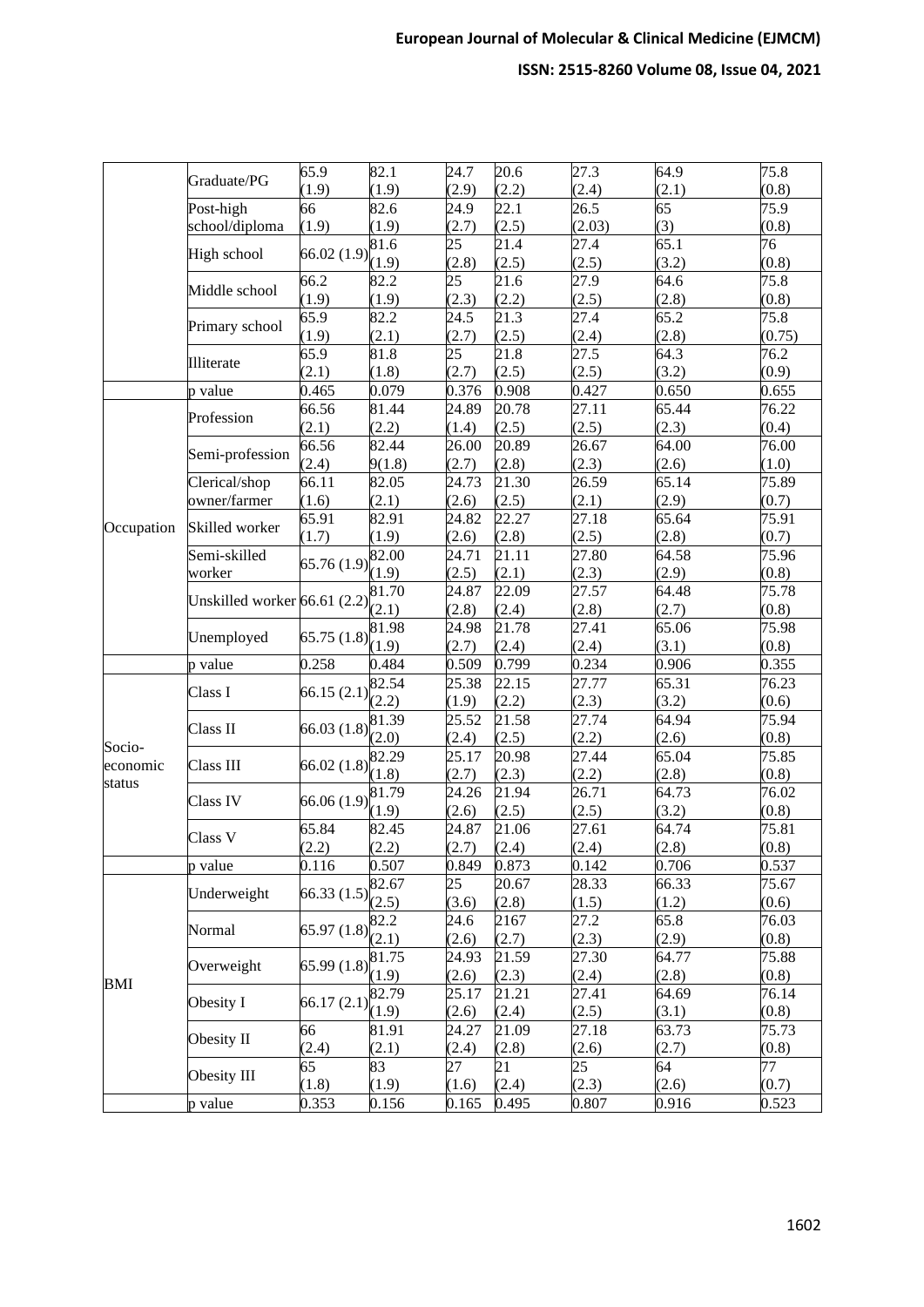| <b>Variables</b>             |                            | <b>Danger</b><br>control<br>$(n=106)$ | Fear control Total<br>$(n=79)$ |             | Chi-square,<br>p value |  |
|------------------------------|----------------------------|---------------------------------------|--------------------------------|-------------|------------------------|--|
|                              | $<$ 20 years               | 11 (10.37%)                           | 10(12.66%)                     | 21 (11.4%)  |                        |  |
|                              | $20-30$ years              | 14 (13.21%)                           | 09 (11.39%)                    | 23 (12.4%)  |                        |  |
|                              | 30-40 years                | 18 (16.98%)                           | 11 (13.92%)                    | 29 (15.7%)  |                        |  |
| Age                          | 40-50 years                | 26 (24.53%)                           | 17 (21.52%)                    | 43 (23.2%)  | 1.549, 0.90            |  |
|                              | $50-60$ years              | 13 (12.26%)                           | 09 (11.39%)                    | 22 (11.9%)  |                        |  |
|                              | $>60$ years                | 24 (22.64%)                           | 23 (29.11%)                    | 47 (25.4%)  |                        |  |
|                              | Male                       | 55 (51.89%)                           | 45 (56.96%)                    | 100 (54%)   |                        |  |
| Gender                       | Female                     | 51 (48.11%)                           | 34 (43.04%)                    | 85 (46%)    | 0.469, 0.49            |  |
|                              | Profession                 | 01(0.95%)                             | 02(2.53%)                      | 3(1.6%)     |                        |  |
|                              | Graduate/PG                | 09 (8.49%)                            | 08 (10.13%)                    | 17 (9.2%)   |                        |  |
|                              | Post-high school/diploma   | 20 (18.87%)                           | 10 (12.66%)                    | 30 (16.2%)  |                        |  |
| Education                    | High school                | 29 (27.36%)                           | 18 (22.78%)                    | 47 (25.4%)  | 5.39, 0.49             |  |
|                              | Middle school              | 18 (16.98%)                           | 16 (20.25%)                    | 34 (18.4%)  |                        |  |
|                              | Primary school             | 19 (17.92%)                           | 11 (13.92%)                    | 30 (16.2%)  |                        |  |
|                              | Illiterate                 | 10 (9.43%)                            | 14 (17.73%)                    | 24 (13%)    |                        |  |
|                              | Profession                 | 03 (2.84%)                            | 06 (7.59%)                     | $9(4.9\%)$  |                        |  |
|                              | Semi-profession            | 05 (4.72%)                            | 04 (5.06%)                     | $9(4.9\%)$  |                        |  |
|                              | Clerical/shop owner/farmer | 23 (21.69%)                           | 14 (17.73%)                    | 37 (20%)    |                        |  |
| Occupation                   | Skilled worker             | 10 (9.44%)                            | 01(1.27%)                      | $11(5.9\%)$ | 12.08, 0.06            |  |
|                              | Semi-skilled worker        | 26 (24.53%)                           | 19 (24.05%)                    | 45 (24.3%)  |                        |  |
|                              | Unskilled worker           | 16 (15.09%)                           | 07(8.86%)                      | 23 (12.4%)  |                        |  |
|                              | Unemployed                 | 23 (21.69%)                           | 28 (35.44%)                    | 51 (27.6%)  |                        |  |
|                              | Class I                    | 06 (5.66%)                            | $07(8.86\%)$                   | 13 (7%)     |                        |  |
|                              | Class II                   | 18 (16.98%)                           | 13 (16.46%)                    | 31 (16.8%)  |                        |  |
| Socio-economic<br>status     | Class III                  | 26 (24.53%)                           | 22 (27.85%)                    | 48 (26%)    | 7.53, 0.11             |  |
|                              | Class IV                   | 43 (40.57%)                           | 19 (24.05%)                    | 62 (33.5%)  |                        |  |
|                              | Class V                    | 13 (12.26%)                           | 18 (22.78%)                    | 31 (16.7%)  |                        |  |
| History                      | of Yes                     | 16 (15.09%)                           | 25(31.65%)                     | 41 (22.2%)  |                        |  |
| Smoking                      | No                         | 90 (84.91%)                           | 54 (68.35%)                    | 144 (77.8%) | 7.18, 0.007            |  |
| History                      | of Yes                     | 14 (13.21%)                           | 21 (26.58%)                    | 35 (18.9%)  |                        |  |
| consumption<br>of<br>alcohol | No                         | 92 (86.79%)                           | 58 (73.42%)                    | 150 (81.1%) | 5.27, 0.02             |  |
|                              | Underweight                | $01(0.94\%)$                          | 02(2.53%)                      | 3(1.6%)     |                        |  |
|                              | Normal                     | 14 (13.21%)                           | 16 (20.25%)                    | 30 (16.2%)  | 4.84, 0.43             |  |
|                              | Overweight                 | 65 (61.32%)                           | 46 (58.23%)                    | 111 (60%)   |                        |  |
| <b>BMI</b>                   | Obesity I                  | 18 (16.98%)                           | 11 (13.93%)                    | 29 (15.7%)  |                        |  |
|                              | Obesity II                 | 08 (7.55%)                            | 03 (3.79%)                     | 11(6%)      |                        |  |
|                              | Obesity III                | $\boldsymbol{0}$                      | 01(1.27%)                      | $1(0.5\%)$  |                        |  |

**Table 3:** Danger control and fear control of the study sample

**Danger control and fear control:**Table 3 shows the discriminating values indicating danger control and fear control scores based on different socio-demographic characteristics. A total of 106 (57.3%) participants were engaging in danger control processes and 79(42.7%) in fear control processes. The respondents in former group were more likely to engage in preventive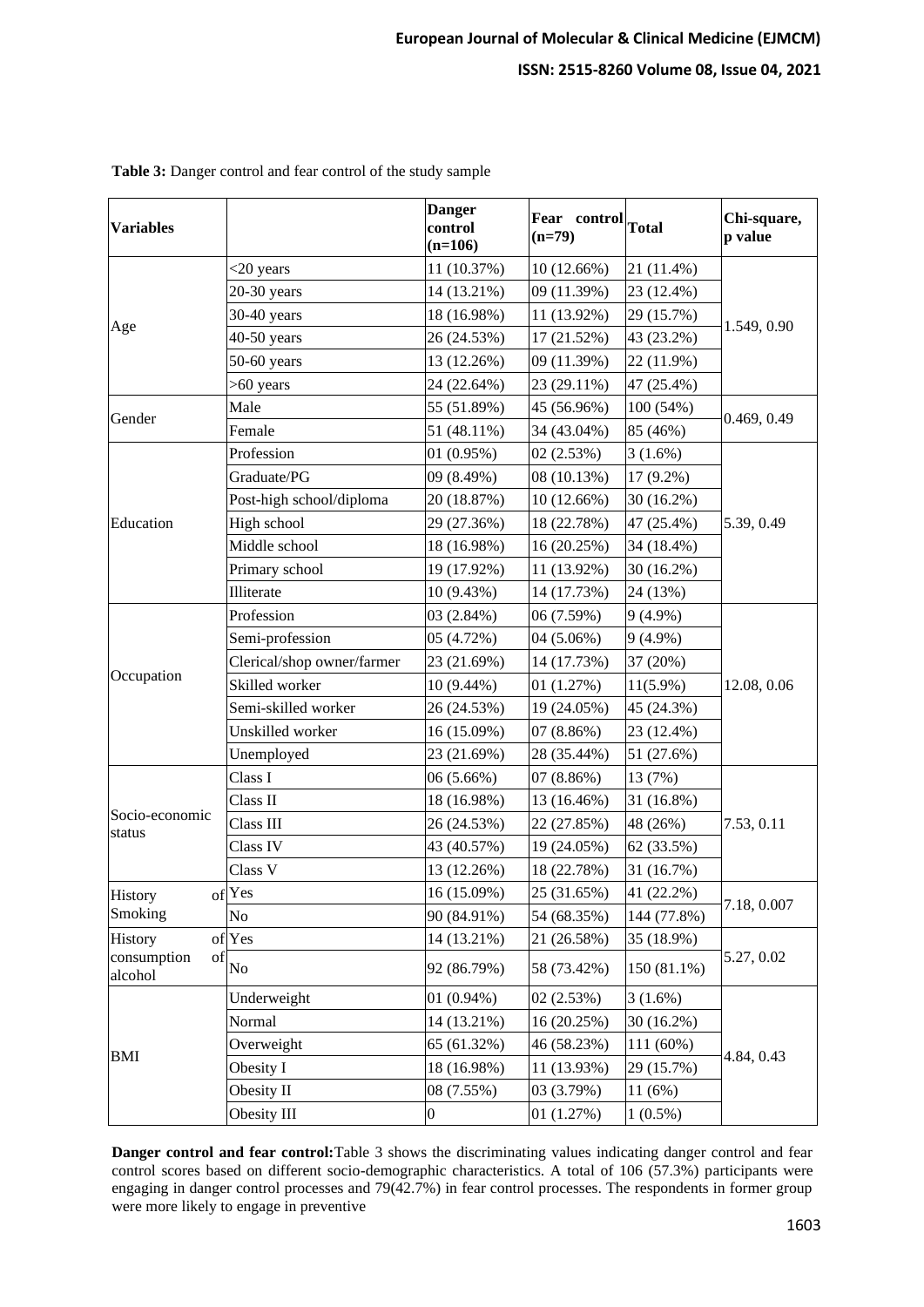### **ISSN: 2515-8260 Volume 08, Issue 04, 2021**

behaviors while those in the latter group were more likely to delay recommended responses for preventing themselves from the COVID-19. There were significant differences in danger and fear control scores among the people with history of smoking and alcohol consumption. Table 4 describes the attitude and practices of respondents towards COVID-19 disease.

| Table 4: Attitude and practices of respondents towards COVID-19 and risk assessment |
|-------------------------------------------------------------------------------------|
|-------------------------------------------------------------------------------------|

| <b>Questions</b>                                                 | <b>Positive responses</b> |
|------------------------------------------------------------------|---------------------------|
| Frequently washed hands with soap or sanitizer                   | 94 (50.8%)                |
| Regular use of mask                                              | 118 (63.8%)               |
| Used mask with frequent washing                                  | 156 (84.3%)               |
| Put off their clothes when come from outside                     | 82 (44.3%)                |
| Washed their shoes when come from outside                        | 33 (17.8%)                |
| Used public transport                                            | 94 (50.8%)                |
| Usually spent times with friends, regularly                      | 86 (46.5%)                |
| Maintained social distances                                      | 62 (33.5%)                |
| Sneezed between elbows                                           | 64 (34.6%)                |
| Frequently touched mouth or eyes or nose                         | 85 (45.9%)                |
| Usually drink tea/coffee from road side tea shops                | 65(35.1%)                 |
| More than 3 Days in a week ate roadside snacks                   | 73 (39.5%)                |
| Regularly cleaned work or home or classroom table-               | 63 (34.1%)                |
| Usually cleaned mobile with sanitizer                            | 36 (19.5%)                |
| Usually touched mobile phone with unwashed hands.                | 25 (13.5%)                |
| Regularly dealt with sick people or health worker                | 19 (10.3%)                |
| Usually shared food or water bottle with others                  | 48 (25.9%)                |
| Often ate half or semi cooked fish, meat, eggs or vegetables     | 36 (19.5%)                |
| Recently visited corona virus infected area                      | $12(6.5\%)$               |
| Recently met with people came from abroad (corona affected area) | $2(1.1\%)$                |
| Had COVID19 symptoms at your work places or near work place      | $9(4.5\%)$                |
| Family member(s) caught corona infection                         | $7(3.8\%)$                |
| Has Quarantine facilities near the house or workplace            | $10(5.4\%)$               |
| Home or work places cleaned everyday with sanitizer-             | 51 (27.6%)                |



Fig 1: Risks of Infection among study participants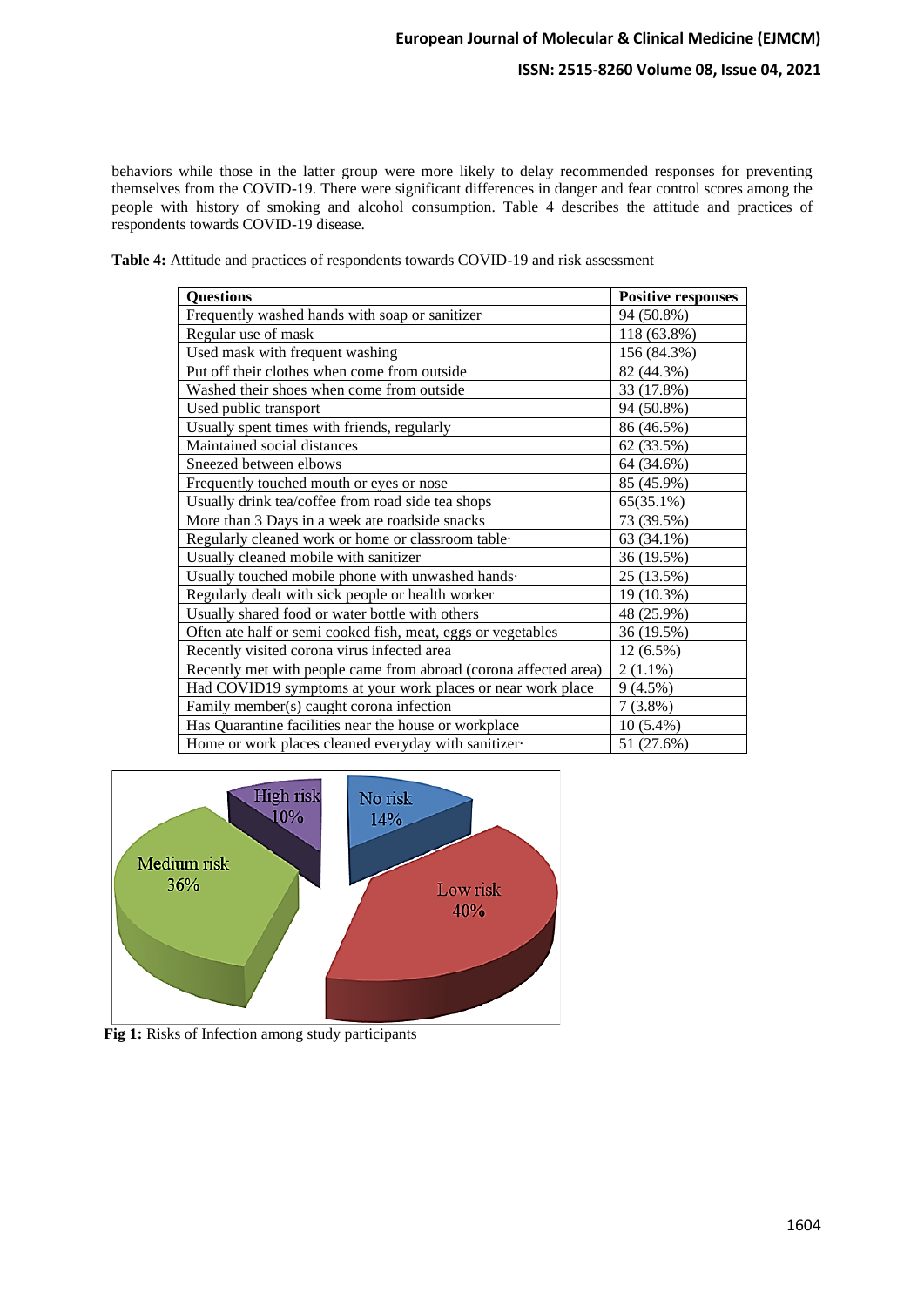| <b>Variable</b>                             | <b>Odds Ratio</b> | 95% CI      |
|---------------------------------------------|-------------------|-------------|
| Age $(<$ 30 years vs $>$ 30 years)          | 2.790             | 1.215-6.405 |
| Gender (male vs female)                     | 2.474             | 1.283-4.774 |
| Education (upto HSC vs above HSC)           | 1.134             | 0.535-2.403 |
|                                             |                   |             |
| Occupation (Unemployed vs Employed)         | 0.326             | 0.137-0.772 |
| Religion (Hindu vs Muslims)                 | 0.723             | 0.245-2.138 |
| Type of family (Nuclear vs Joint)           | 0.898             | 0.44-1.832  |
| Socio-economic status (class I&2 vs 3,4 &5) | 0.815             | 0.363-1.829 |
| <b>BMI</b> (Normal vs Obesity)              | 0.438             | 0.201-0.956 |

**Table 5:** Binary logistic regression based on demographic factors towards risk of infection

Multiple binary logistic regression analysis on demographic factors towards risk of infections (risk score) has shown in Table 5. Among the independent variables age, (OR: 2.79, CI: 1.215-6.405) gender, (OR: 2.474, CI: 1.283-4.774) occupation (OR: 0.326, CI: 0.137-0.772) and BMI (OR: 0.438, CI: 0.201-0.956) were significantly associated with risk of infections.

#### **Discussion**

This EPPM-based study was conducted to assess the risk perceptions, overall perceived danger and fear control processes.The study provides a timely assessment and initial evidence related to the risk perceptions and psychological responses of 185 individuals. In this study, the risk perception was evaluated through three dimensions of the EPPM including efficacy (self-efficacy and response efficacy), defensive response (denial, reactance and avoidance) and threat (susceptibility and severity).

The study results showed that 57.29% of respondents were motivated by danger control responses and 42.7% by fear control responses. This indicates that more than half of all participants had high perceived efficacy (i.e., self-efficacy and response efficacy). According to the EPPM, two cognitive appraisals might initiate after a person learns about a health risk: one related to the threat it poses and a second related to the efficacy to follow the recommended responses. When the threat of COVID-19 is perceived to be more significant and efficacy is low, people are usually act to protect themselves from the fear rather than the danger itself (fear control process). Conversely when perceived efficacy is significantly high, even if the perceived treat would be high, people usually are motivated to protect themselves from the danger and could manage the threat (danger control process).<sup>9</sup> In a similar study conducted in Iran it was found that a total of 56.4% of participants were engaging in danger control processes and 43.6% in fear control processes<sup>[8]</sup>.

Individuals usually use psychological defense strategies to control their fears. These strategies include denial, avoidance, and reactance. Our results showed that higher defensive response scores correlated with better responses from participants. Defensive avoidance occurs when individuals block out feelings and thoughts about a threat or ignore further information about it, for example, switching the television channel or skipping COVID-19-related news. People in younger age groups had lower reactance scores and lower self-efficacy scores, indicating that younger people tended to take more risks and ignore health recommendations<sup>[10]</sup>.

According to the WHO, older people are at higher risk of contracting COVID-19<sup>[11]</sup>. However, some studies reported that after the initial stage of a pandemic the media attention to the topic declined and perceived susceptibility and severity declined accordingly<sup>[12-14]</sup>. Where as in our study all age groups had almost equal susceptibility.

The study results indicate that nearly half of study participants are not well aware about the COVID-19 and the upcoming hazardous situation. To prevent or reduce the infection rates, people need to get information and act accordingly. In this pandemic situation, attitude and practices towards COVID-19 did depend on the information they got and subsequently acted accordingly. Doremalen*et al*. [15] showed that coronavirus can be transmitted through cloths and shoes. Similar results were found in our study.Only few people (19.5%) clean their mobile phones or touched mobile phone with unwashed hands (13.5%). Due to massive spreading news, most of the people are avoiding for going to corona affected areas (93.5%) and also avoiding to come in touch of the people who are coming from abroad or corona affected areas (98·9%). 3.8% respondents informed that their family members were infected with coronavirus that made them in extreme risk categories of infection.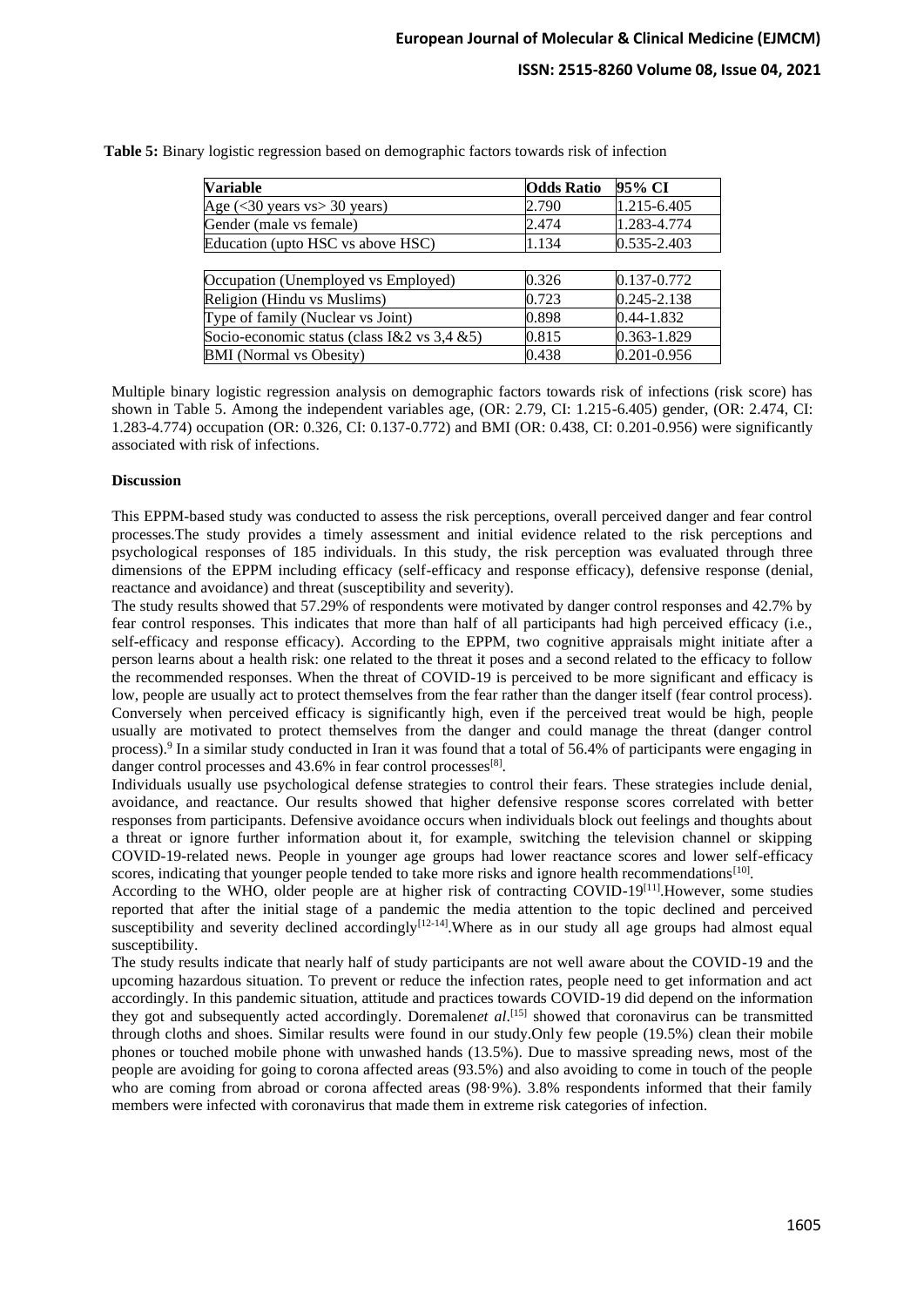As advised by outcomes from earlier studies about age and gender patterns of risk-taking manners<sup>[16]</sup>men, elders and different occupations are more prone to get involved in risk-taking performances. Comparing the recent work on KAP towards COVID19 of Chinese population<sup>[17]</sup> attitude and practices were not that level because of socioeconomic and health care systems. Proper health education and mass awareness programs would be helpful for improving attitudes and maintaining safe practices. Appropriate preventive measures, healthy practices, and instructions must be strictly implemented by the government with the help of concerned agencies and organizations.

### **Conclusion**

More than half of participants were motivated by danger control. This indicated that more than half of participants had high perceived efficacy (i.e., self-efficacy and response efficacy). The attitude and practice towards COVID 19 during pandemic was not so impressive. Proper health education and mass awareness programs would be helpful to improve the same. Indeed, the knowledge provided by the current study will likely contribute to the effectiveness of COVID-19 control and prevention measures.

**Acknowledgement:** We acknowledge all the study participants who agreed to take part in the study.

**Ethical issues:** Institutional Ethics Committee clearance was obtained before the start of the study.

#### **Conflict of interest:** None declared**.**

**Author's contribution:** All the authors contributed in preparing the plan, conducting the study, manuscript preparation along with processing.

#### **Funding:** Nil.

#### **References**

- 1. Haque T, Hossain KM, Bhuiyan MR, Ananna SA, Chowdhary SH, Islam MR *et al*. Knowledge, attitude and practices towards COVID-19 and assessment of risks of infection by SARS-CoV-2 among the Bangladeshi population: An online cross sectional survey. Research square Epidemiology Infectious Diseases 2020, 1-18 DOI:10.21203/rs.3.rs-24562/v1
- 2. Gopalkrishnan S, Kandasamy S, Almohammed OA, Abraham B, Senthilkumar M. Knowledge, attitude and practices associated with COVID-19 among health care workers: a cross-sectional study in India. BMC public Health 2021, 1-18.DOI: https://doi.org/10.21203/rs.3.rs-87496/v1
- 3. Zhong BL, Luo W, Li HM, Zhang QQ, Liu XG, Li WT *et al*. Knowledge, attitudes, and practices towards COVID-19 among Chinese residents during the rapid rise period of the COVID-19 outbreak: aquick online cross-sectional survey. Int J BiolSci 2020;16:1745-52. https://doi.org/10.7150/ijbs.45221
- 4. Jernigan DB, CDC COVID-19 Response Team. Update: Public Health Response to the Coronavirus Disease 2019 Outbreak. 2020. MMWR Morb Mortal Wkly Rep. 2020;69(8):216-9.
- 5. Pulcini C, Pradier C, Samat-Long C, Hyvernat H, Bernardin G, Ichai C*et al*. Factors associated with adherence to infectious diseases advice in two intensive care units. J AntimicrobChemother 2006;57(3):546- 50.
- 6. Popova L. The extended parallel process model: illuminating the gaps in research. Health EducBehav 2012;39(4):455-73.
- 7. Director K. The Extended Parallel Processing Model-Health Communication Capacity Collaborative-Social and Behavior Change Communication [Internet]2021. Healthcommcapacity.org.Available from: https://healthcommcapacity.org/hc3resources/extended-parallel-processing-model-hc3-research-primer/
- 8. Jahanglry L. Bakhtari F, Sohrabi Z, Relhani P, Samei S, Ponnet K *et al*. Risk perception related to COVID-19 among the Iranian general population: an application of the extended parallel process model. BMC Public Health 2020;20:15-71.
- 9. Witte K. Fear control and danger control: a test of the extended parallel process model (EPPM). CommunMonogr 1994;61(2):113-34.
- 10. Schönfeld P, Brailovskaia J, Bieda A, Zhang XC, Margraf J. The effects of daily stress on positive and negative mental health: Mediation through selfefficacy. Int J Clin Health Psychol 2016;16(1):1-0.
- 11. euro.who.int: COVID-19 situation in the Region-total reports. Accessed link on 5 Mar 2020 [http://www.emro.who.int/health-topics/corona-virus/index.html].
- 12. Bults M, Beaujean DJ, De Zwart O, Kok G, Van Empelen P, Van Steenbergen JE*et al*. Perceived risk,